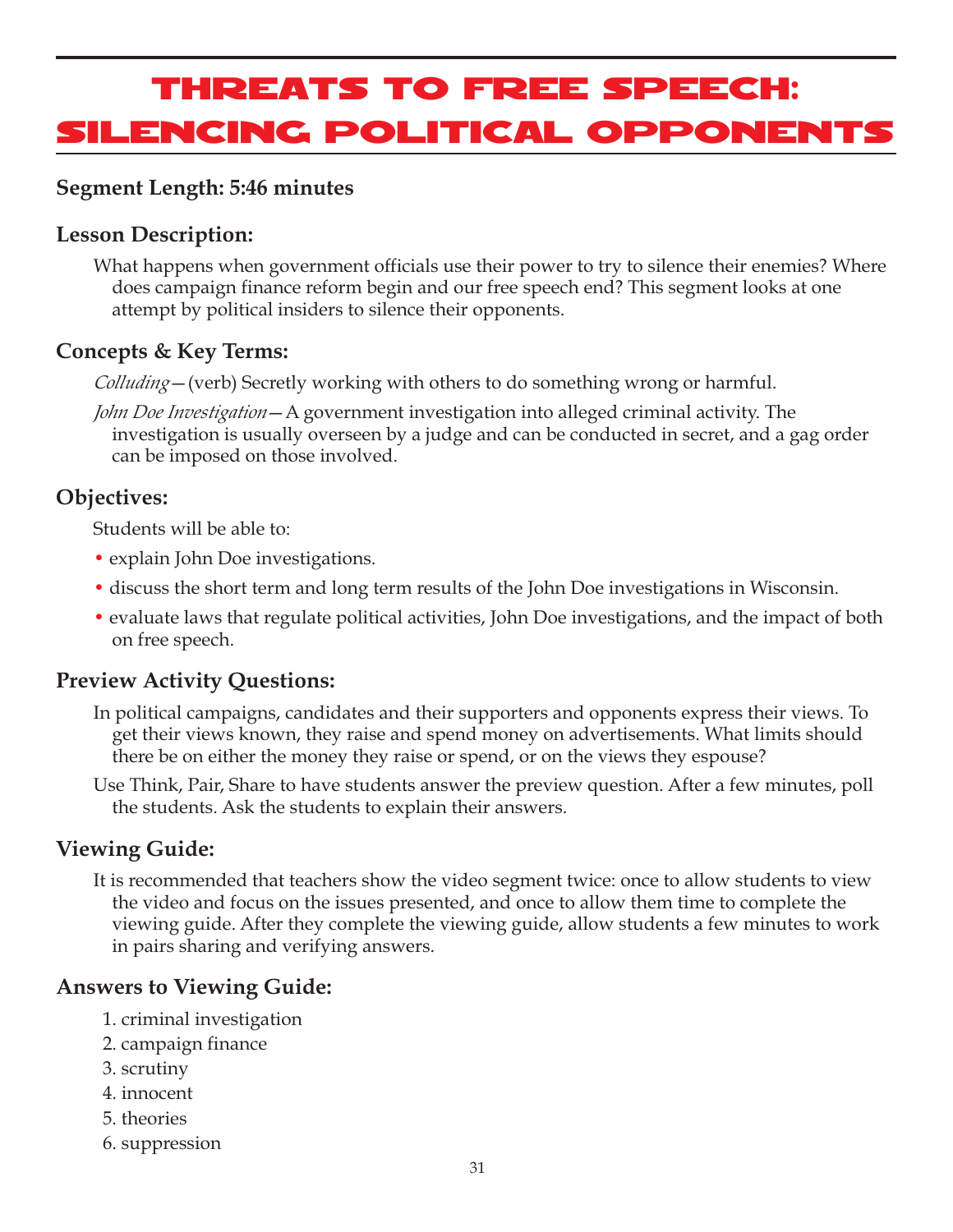## **Answers to Cloze Activity:**

It began as a scary movie might: a pre-dawn paramilitary police raid at a typical suburban home. The police walked out with computers, cell phones, and files. The family inside was told they were under criminal investigation, but they were not permitted to contact a lawyer. They weren't allowed to discuss this with anyone. If they did, they would be jailed. This, they learned, is a John Doe investigation.

It turns out that they were being investigated for colluding—illegal communications between a political advocacy group and a political campaign. The John Doe rules are supposed to protect innocent people by keep the proceedings secret and out of the newspapers. But the people being investigated are not even allowed to seek legal advice. But one man, Eric O'Keefe, spoke out. Newspapers published his complaints and numerous writers called the investigation a political attack.

Eventually, the investigation was terminated by the Wisconsin Supreme Court, which ordered the return of all the materials take in the raids. The court ruled that the "prosecutor in the case has employed theories of law that do not exist in order to investigate citizens who were wholly innocent of any wrongdoing," and praised those who fought back for their willingness "to fight against the unlimited resources of an unjust prosecution." Eric O'Keefe said that the investigation was intended to shut people up. "It was a speech suppression play," he said.

Since then, the Wisconsin legislature voted to prohibit John Doe investigations in all cases except violent felonies and drug crimes, and even in those cases the secrecy requirement would apply only to the government—the investigators, judges, and prosecutors; suspects and witnesses would be allowed to discuss the investigations and seek legal advice.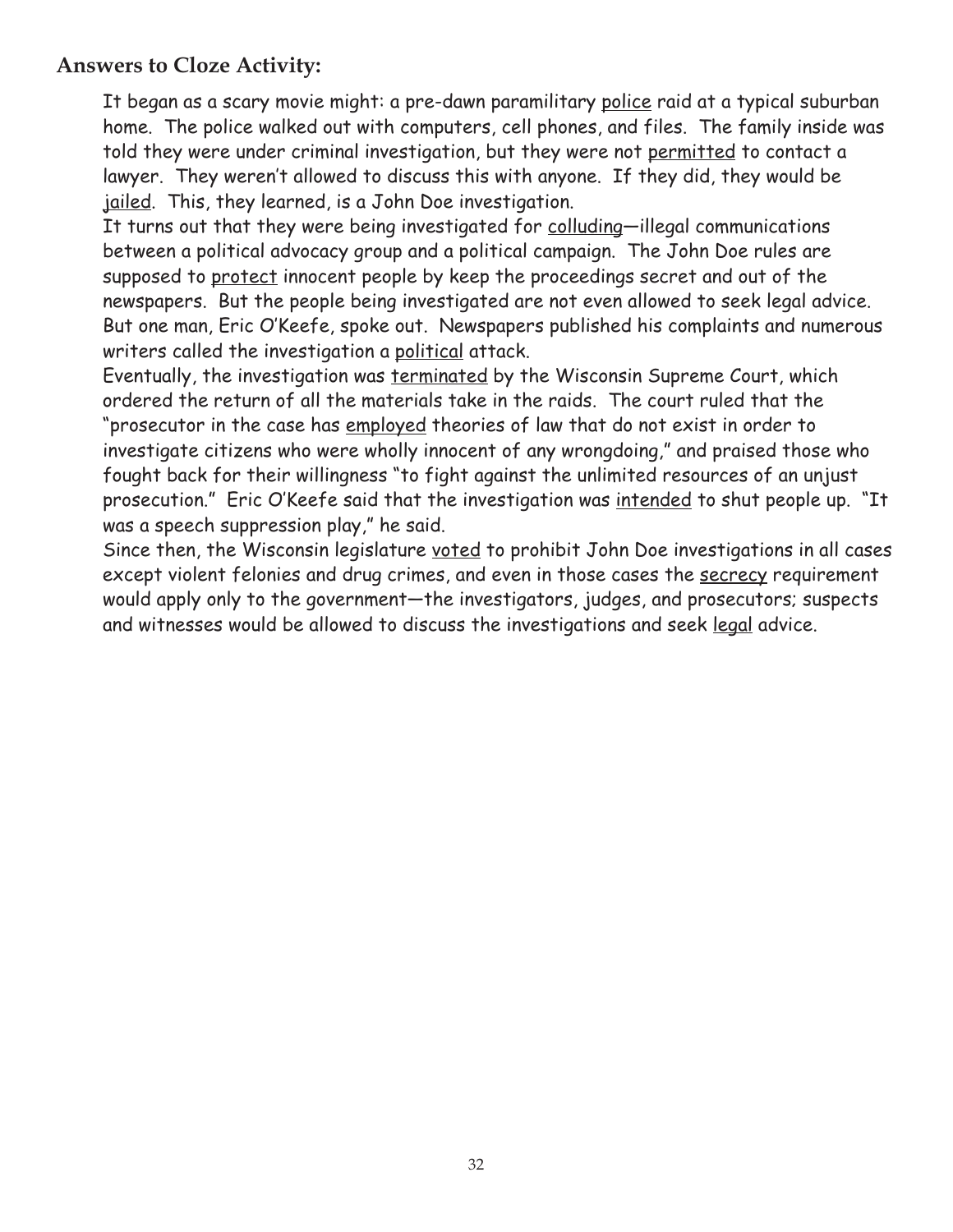| Name         |                |         |
|--------------|----------------|---------|
| <b>Class</b> | $\mathbf{r}$ . | سم ما د |

# **Threats to Free Speech: Silencing Political Opponents Viewing Guide**

#### **Directions: As you watch the video, fill in the blanks with the correct words.**

1. They opened the door before police knocked it down. The officers told them they were under \_\_\_\_\_\_\_\_\_\_\_\_ \_\_\_\_\_\_\_\_\_\_\_\_. Give us your computers, cell phones, files, and don't talk to

anyone.

- 2. Colluding! To try to reduce money spent in politics, political insiders imposed \_\_\_\_\_\_\_\_\_\_\_\_\_\_\_\_ \_\_\_\_\_\_\_\_\_\_\_\_ rules that limit what political fundraisers can say to each other.
- 3. Prosecutors claim the John Doe rule protects innocent people if charges are dropped, but it's really a tool that protects prosecutors from \_\_\_\_\_\_\_\_\_\_\_\_.
- 4. This kind of John Doe prosecution was supposed to protect the \_\_\_\_\_\_\_\_\_\_\_.
- 5. After years of lawsuits, Wisconsin's top court said "prosecutors employed \_\_\_\_\_\_\_\_\_\_\_\_ of law that do not exist."
- 6. This is about shutting us up. That's all it is. It is a speech \_\_\_\_\_\_\_\_\_\_\_\_ play.

#### **Now, take a few moments to reflect on the video and answer the question below:**

1. What are your initial reactions to the video segment you just watched? \_\_\_\_\_\_\_

2. After watching the video, what one question do you have that you would want answered?

\_\_\_\_\_\_\_\_\_\_\_\_\_\_\_\_\_\_\_\_\_\_\_\_\_\_\_\_\_\_\_\_\_\_\_\_\_\_\_\_\_\_\_\_\_\_\_\_\_\_\_\_\_\_\_\_\_\_\_\_\_\_\_\_\_\_\_\_\_\_\_\_\_\_\_\_\_\_\_\_\_

\_\_\_\_\_\_\_\_\_\_\_\_\_\_\_\_\_\_\_\_\_\_\_\_\_\_\_\_\_\_\_\_\_\_\_\_\_\_\_\_\_\_\_\_\_\_\_\_\_\_\_\_\_\_\_\_\_\_\_\_\_\_\_\_\_\_\_\_\_\_\_\_\_\_\_\_\_\_\_\_\_

\_\_\_\_\_\_\_\_\_\_\_\_\_\_\_\_\_\_\_\_\_\_\_\_\_\_\_\_\_\_\_\_\_\_\_\_\_\_\_\_\_\_\_\_\_\_\_\_\_\_\_\_\_\_\_\_\_\_\_\_\_\_\_\_\_\_\_\_\_\_\_\_\_\_\_\_\_\_\_\_\_

\_\_\_\_\_\_\_\_\_\_\_\_\_\_\_\_\_\_\_\_\_\_\_\_\_\_\_\_\_\_\_\_\_\_\_\_\_\_\_\_\_\_\_\_\_\_\_\_\_\_\_\_\_\_\_\_\_\_\_\_\_\_\_\_\_\_\_\_\_\_\_\_\_\_\_\_\_\_\_\_\_

\_\_\_\_\_\_\_\_\_\_\_\_\_\_\_\_\_\_\_\_\_\_\_\_\_\_\_\_\_\_\_\_\_\_\_\_\_\_\_\_\_\_\_\_\_\_\_\_\_\_\_\_\_\_\_\_\_\_\_\_\_\_\_\_\_\_\_\_\_\_\_\_\_\_\_\_\_\_\_\_\_

\_\_\_\_\_\_\_\_\_\_\_\_\_\_\_\_\_\_\_\_\_\_\_\_\_\_\_\_\_\_\_\_\_\_\_\_\_\_\_\_\_\_\_\_\_\_\_\_\_\_\_\_\_\_\_\_\_\_\_\_\_\_\_\_\_\_\_\_\_\_\_\_\_\_\_\_\_\_\_\_\_

\_\_\_\_\_\_\_\_\_\_\_\_\_\_\_\_\_\_\_\_\_\_\_\_\_\_\_\_\_\_\_\_\_\_\_\_\_\_\_\_\_\_\_\_\_\_\_\_\_\_\_\_\_\_\_\_\_\_\_\_\_\_\_\_\_\_\_\_\_\_\_\_\_\_\_\_\_\_\_\_\_

\_\_\_\_\_\_\_\_\_\_\_\_\_\_\_\_\_\_\_\_\_\_\_\_\_\_\_\_\_\_\_\_\_\_\_\_\_\_\_\_\_\_\_\_\_\_\_\_\_\_\_\_\_\_\_\_\_\_\_\_\_\_\_\_\_\_\_\_\_\_\_\_\_\_\_\_\_\_\_\_\_

\_\_\_\_\_\_\_\_\_\_\_\_\_\_\_\_\_\_\_\_\_\_\_\_\_\_\_\_\_\_\_\_\_\_\_\_\_\_\_\_\_\_\_\_\_\_\_\_\_\_\_\_\_\_\_\_\_\_\_\_\_\_\_\_\_\_\_\_\_\_\_\_\_\_\_\_\_\_\_\_\_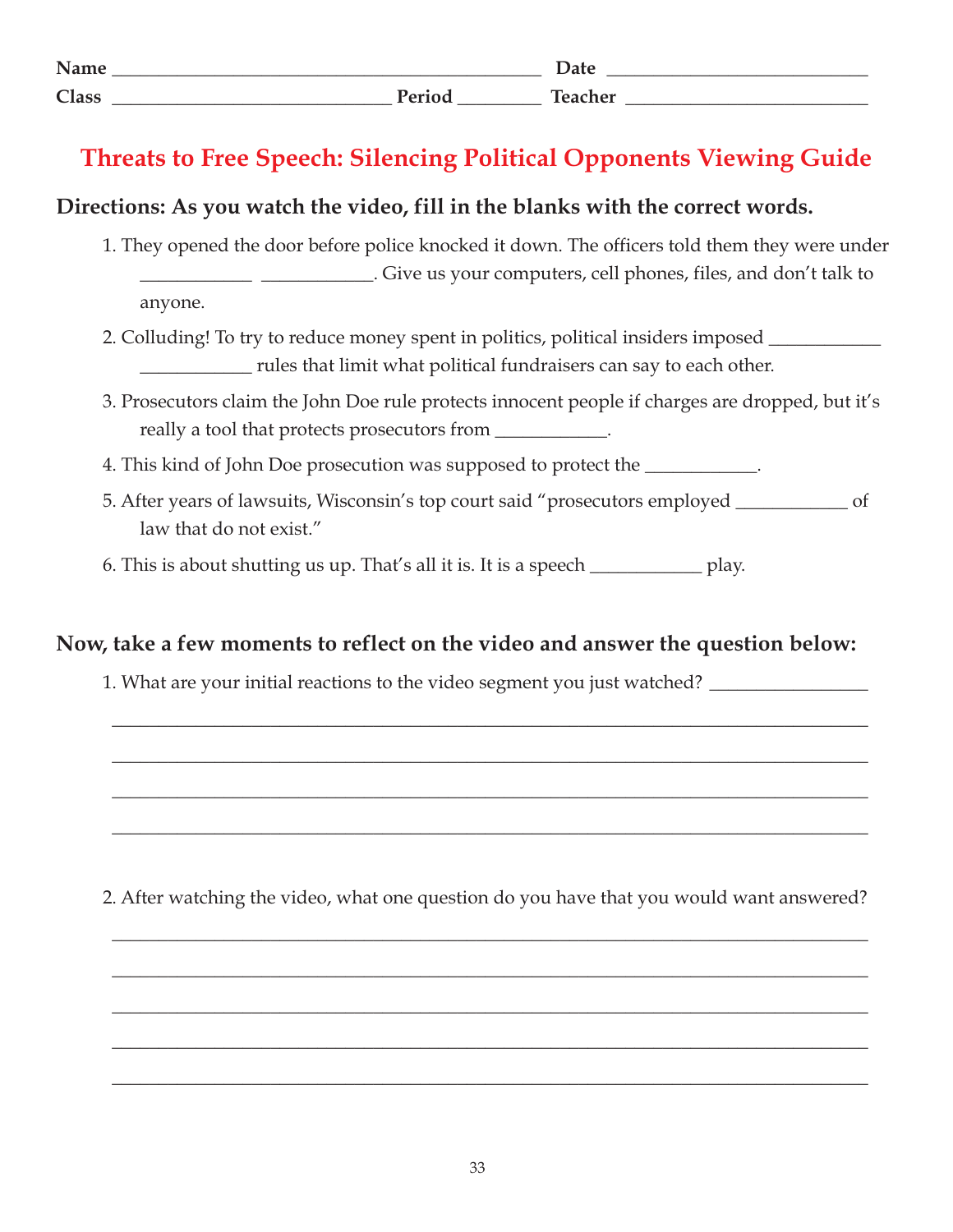## **Discussion and Analysis:**

- 1. What were the people in the video accused of doing?
- 2. The colluding that people were accused of was coordinating between the governor's campaign and groups that supported him. Why should that be against the law? Were these people found guilty? Was there any evidence against them?
- 3. Is it hard to imagine people in government using their power to go after their political opponents? Why/ Why not?
- 4. You've heard of the right to remain silent in the Miranda warnings. Have you ever heard of remaining silent as a legal requirement?
- 5. A John Doe investigation is meant to protect innocent people. Is that how it worked in Wisconsin? Whom did the John Doe investigation protect? From what?
- 6. What do you think about this case?
- 7. If you were a political consultant working for a candidate and you suddenly became a target of a John Doe investigation, would you keep working or step aside and focus on your legal issues? Do you think that was the district attorney's goal?
- 8. How can a person defend himself if he isn't allowed to speak to anyone?
- 9. Campaign finance laws were supposedly meant to limit the influence of money in elections. Does money buy elections? Does the candidate with the most money always win?
- 10. Is it conceivable that campaign finance laws are meant to limit political speech, and thus help the incumbents—the people in power—who have free publicity associated with their elected office?

## **Discuss These Lines from the Video:**

- 1. We would be subject to jail time and a fine if we told anybody about the search in our home.
- 2. To try to reduce money spent in politics, political insiders imposed campaign finance rules that limit what political fundraisers can say to each other.
- 3. Prosecutors claim the John Doe rule protects innocent people if charges are dropped, but it's really a tool that protects prosecutors from scrutiny.
- 4. I take cold comfort in having my Constitutional rights trampled by both parties.
- 5. After years of lawsuits, Wisconsin's top court said, "prosecutors employed theories of law that do not exist."
- 6. This is about shutting us up. That's all it is. It is a speech suppression play.

## **Quotes for Discussion:**

*The very word "secrecy" is repugnant in a free and open society; and we are as a people inherently and historically opposed to secret societies, to secret oaths and to secret proceedings. We decided long ago that the dangers of excessive and unwarranted concealment of pertinent facts far outweighed the dangers which are cited to justify it.*

**— John F. Kennedy**

*What we have is two important values in conflict: freedom of speech and our desire for healthy campaigns in a healthy democracy. You can't have both.*

**— Dick Gephardt**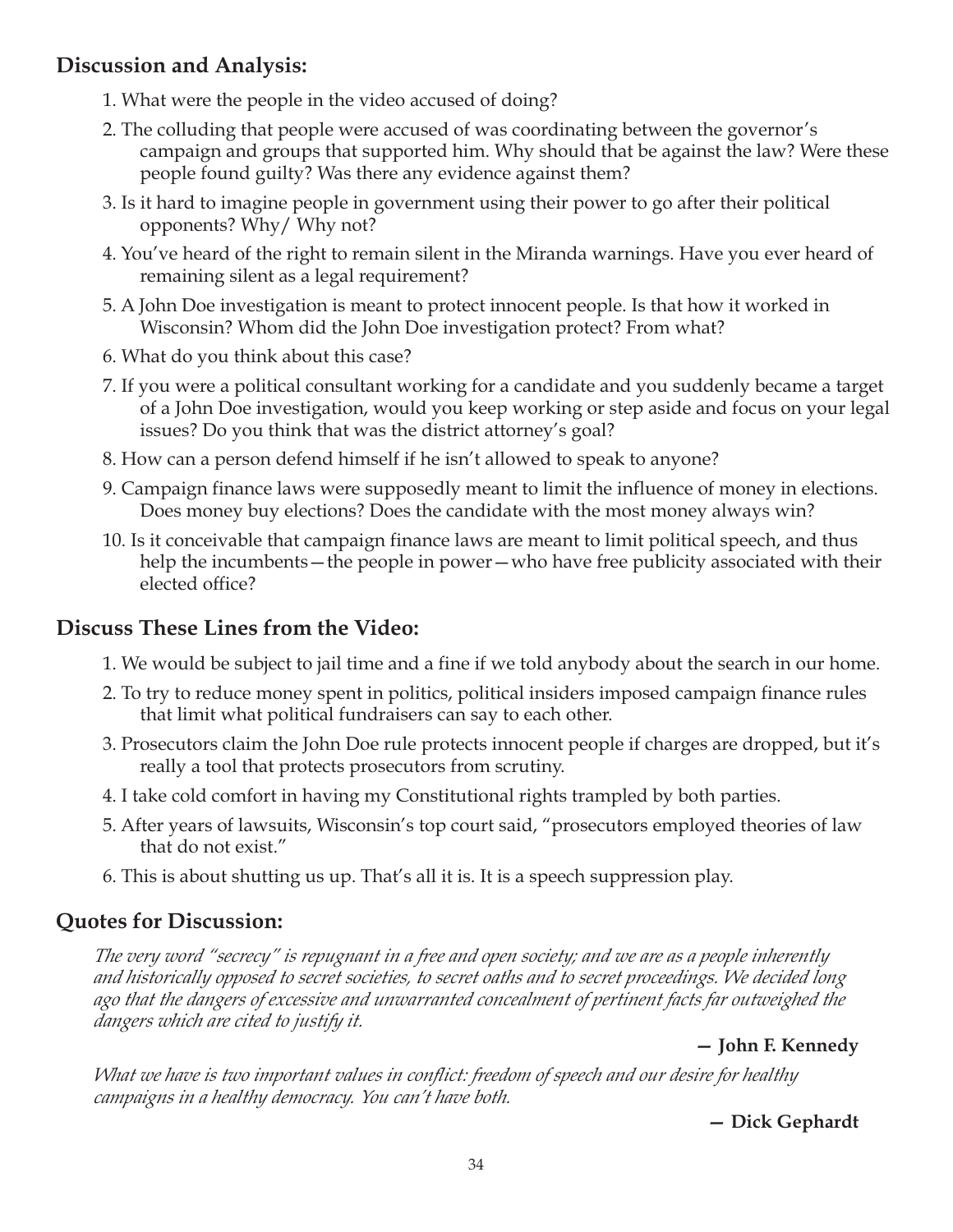*We don't have an Official Secrets Act in the United States, as other countries do. Under the First Amendment, freedom of the press, freedom of speech, and freedom of association are more important than protecting secrets.*

#### **— Alan Dershowitz**

*f men are to be precluded from offering their sentiments on a matter which may involve the most serious and alarming consequences that can invite the consideration of mankind, reason is of no use to us; the freedom of speech may be taken away, and dumb and silent we may be led, like sheep to the slaughter.*

#### **— George Washington**

*Freedom of speech means freedom for those who you despise, and freedom to express the most despicable views. It also means that the government cannot pick and choose which expressions to authorize and which to prevent.*

#### **— Alan Dershowitz**

*Without freedom of thought, there can be no such thing as wisdom, and no such thing as public liberty without freedom of speech.*

#### **— Benjamin Franklin**

*I am thankful for all the complaining I hear about our government because it means we have freedom of speech.*

#### **— Nancie J. Carmody**

*It is a paradox that every dictator has climbed to power on the ladder of free speech. Immediately on attaining power each dictator has suppressed all free speech except his own.*

#### **— Herbert Hoover**

*Restriction of free thought and free speech is the most dangerous of all subversions. It is the one un-American act that could most easily defeat us.*

#### **— William O. Douglas**

*The reason that minorities and women don't have a better shot at getting elected to the Senate or to statewide office is because the campaign finance rules are so skewed as to make it very difficult for non-traditional candidates to raise the money necessary to get elected.*

#### **— Carol Moseley Braun**

*Actually criminal sanctions that are given could be up to five years for violating the rules and regulations under the campaign finance reform. This is like the Alien and Sedition Act...*

#### **— Jay Alan Sekulow**

# **Activities:**

- 1. Distribute either the History Frame (page 38) or Event Map (page 39) graphic organizer and have students work in pairs to complete it.
- 2. Have students complete the Cloze activity (page 40) in class or for homework.
- 3. Research the John Doe investigation shown in the video and, in a five-paragraph persuasive essay, argue in favor of or against the use of John Doe investigations. Make sure to include your thesis statement in your introduction, and in one of your body paragraphs, explore the opposition's argument and the reasons you think they are wrong. (See links in the Resources section for help in writing persuasive essays.)
- 4. Research and write a biography about either Eric O'Keefe, a director of Wisconsin Club for Growth, or Milwaukee District Attorney John Chisolm. (See links in the Resources section for help in writing a biography.)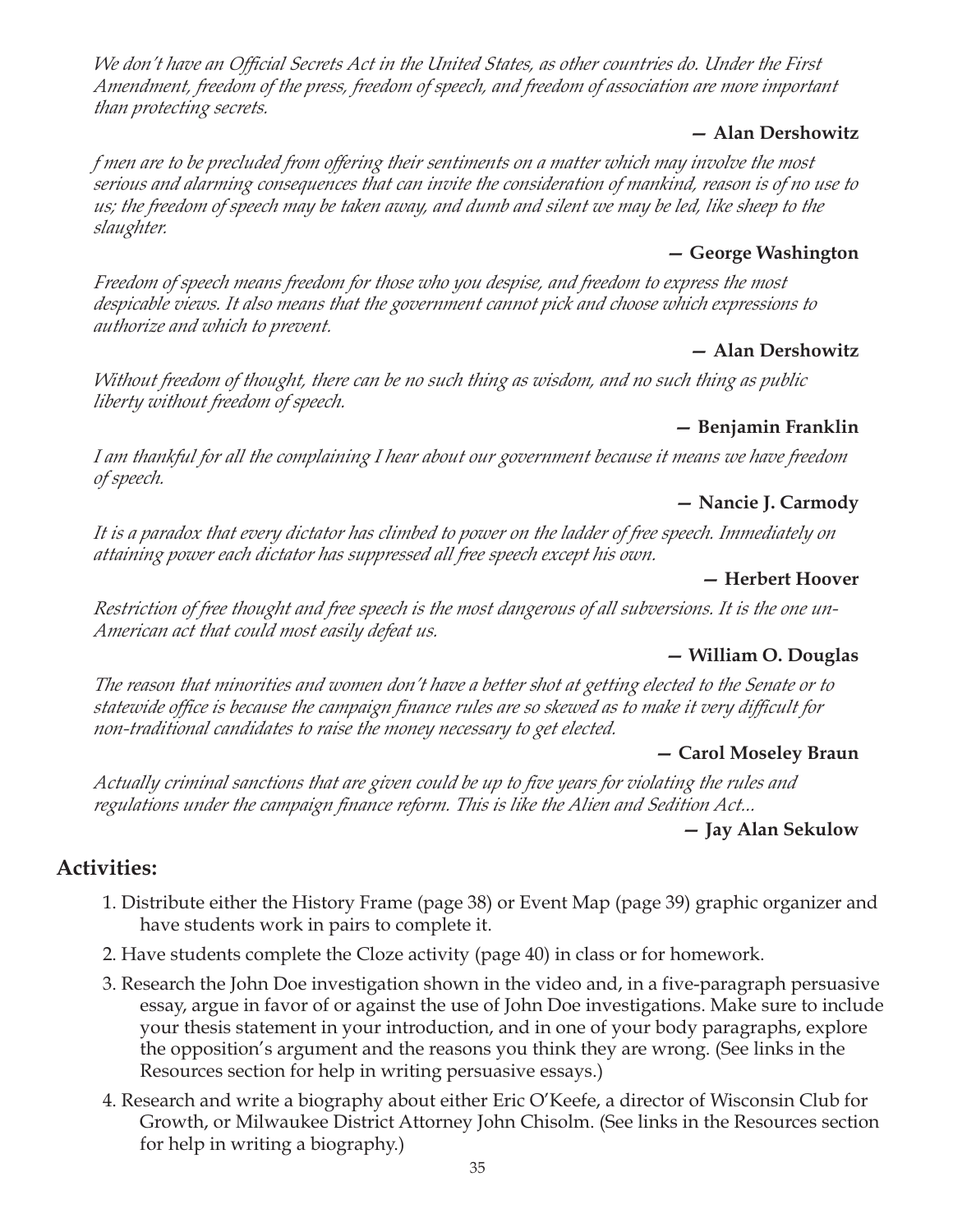- 5. One important issue that arises in campaign finance laws is the distinction between issue advocacy and express advocacy. Research these terms and how regulations in your state treat each type of organization.
- 6. Can there be John Doe investigations in your state? Under what circumstances? What procedures must be followed? Research this and write a report about it.
- 7. Research the Wisconsin Supreme Court decision that ended the John Doe investigations. Summarize the court's ruling.
- 8. Wisconsin's campaign finance regulations were the basis of the John Doe investigations discussed in the video. How about your state? What are your state's rules about political campaigns and the activities of advocacy groups? Have there been any cases in your state in which people ran afoul of the laws while supporting or opposing a government action or candidate for office?
- 9. Read one of the articles in the Resources section and either write a summary of it or take Cornell Notes as you read the article. (See links in the Resources section for help in taking Cornell Notes.)
- 10. Some people say that campaign finance laws limit free speech. Others say that the laws keep politics from being corrupted. Have students research the arguments in groups and conduct a classroom debate. Students should be given time to research their position prior to debating. (See links in the Resources section for a guide to conducting classroom debates.)
- 11. Read one of the books in the Resources section and write a book report. (See link in the Resources section for help in writing a book report.)

#### **Resources:**

For help in conducting classroom debates:

http://712educators.about.com/cs/lessonsss/ht/htdebate.htm http://www.edu.gov.mb.ca/k12/cur/socstud/frame\_found\_sr2/tns/tn-13.pdf

http://busyteacher.org/7245-conducting-class-debate-essential-tips.html

#### How to write a biography:

http://www.infoplease.com/homework/wsbiography.html http://homeworktips.about.com/od/biography/a/bio.htm

How to write a book report:

http://www.infoplease.com/homework/wsbookreporths.html

#### How to write a persuasive essay:

https://www.scribendi.com/advice/how\_to\_write\_a\_persuasive\_essay.en.html http://www.infoplease.com/homework/writingskills7.html

How to produce a man-on-the-street interview:

http://onemarketmedia.com/2009/02/16/seven-ideas-to-help-get-the-most-out-of-a-man-on-the-street-interview/ http://watchdogwire.com/blog/2014/08/25/man-on-the-street-interview-tipsheet/

For a clear, simple explanation of the Cornell note-taking system:

http://coe.jmu.edu/learningtoolbox/cornellnotes.html

http://www.bucks.edu/~specpop/Cornl-ex.htm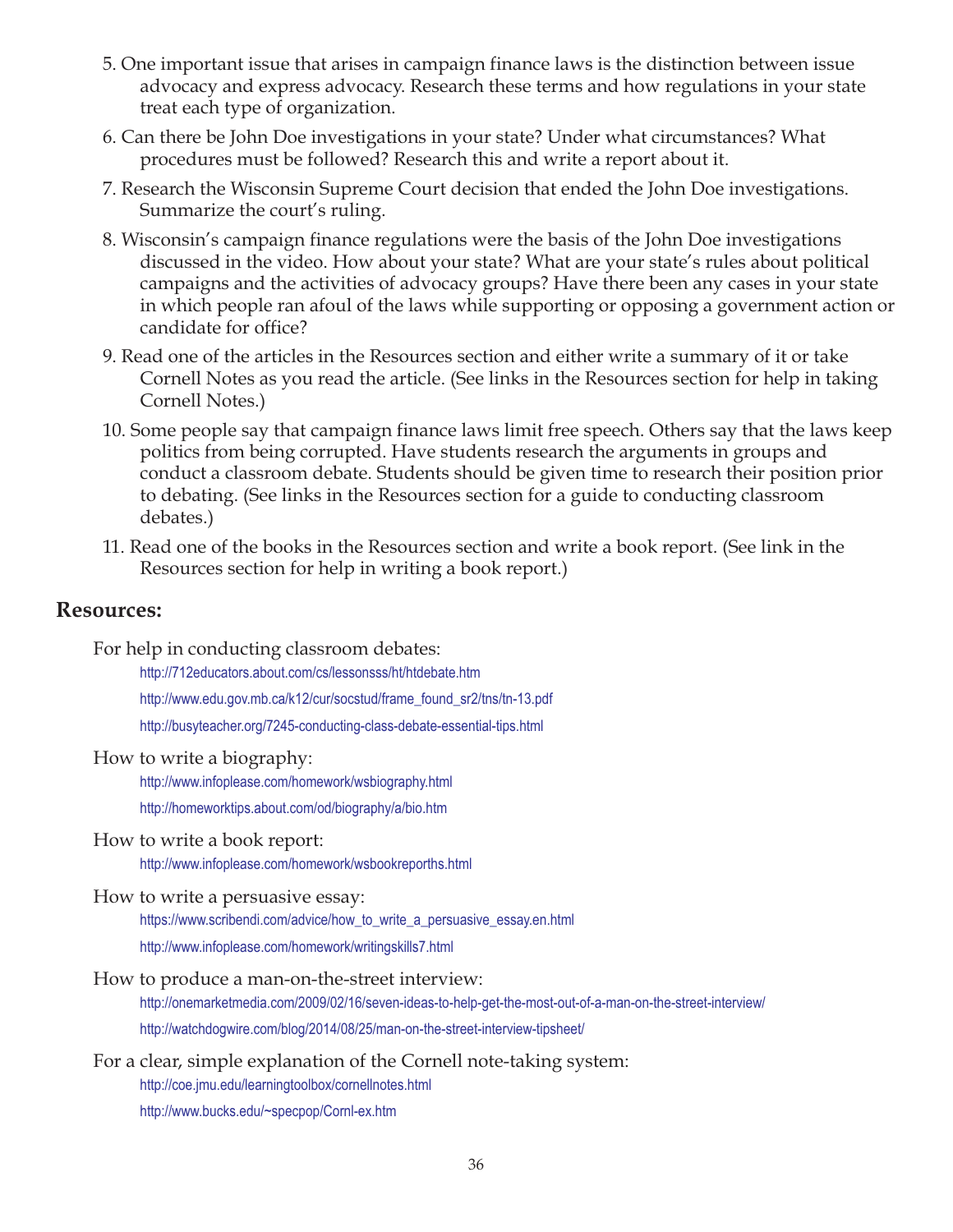#### **Articles**

- "Legal proceedings: What is a John Doe investigation anyway?" by Marcus J. Berghahn http://hbslawfirm.com/2015/legal-proceedings-what-is-a-john-doe-investigation-anyway/
- "Money Walks: Why campaign contributions aren't as corrupting as you think" by Jeff Milyo http://www.reason.com/news/show/30323.html
- "The Political Economics of Campaign Finance: Lessons for Reform" by Jeffrey Milyo http://www.independent.org/pdf/tir/tir\_03\_4\_milyo.pdf
- "Scott Walker Signs Bill Ending John Doe Political Investigations" by Scott Bauer http://www.huffingtonpost.com/entry/scott-walker-john-doe\_us\_562acb15e4b0aac0b8fd0f13
- "Wisconsin Activists Raided By Political Enemies Win In Court" by Gabriel Malor http://thefederalist.com/2015/07/17/wisconsin-activists-raided-by-political-enemies-win-in-court/
- "Wisconsin prosecutors abuse the law for partisan ends" by George F. Will https://www.washingtonpost.com/opinions/george-will-wisconsin-prosecutors-abuse-the-law-for-partisan-ends/2014/05/09/1d8ed3d6 d6cf-11e3-8a78-8fe50322a72c\_story.html
- "Wisconsin's Shame: 'I Thought It Was a Home Invasion'" by David French http://www.nationalreview.com/article/417155/wisonsins-shame-i-thought-it-was-home-invasion-david-french
- "Wisconsin's Shame: The 'John Doe' Investigations" by David French http://www.nationalreview.com/article/425178/wisconsins-shame-john-doe-investigations-david-french
- "Wisconsin Supreme Court shuts down John Doe investigation, affirms First Amendment" by Eric Boehm http://watchdog.org/229588/john-doe-shut-down/

#### **Books:**

- *Unfree Speech: The Folly of Campaign Finance Reform* by Bradley A. Smith *Campaign Finance Red Tape: Strangling Free Speech & Political Debate* (Kindle Edition) by Jeffrey Milyo
- *Campaign Finance: An Illustrated Guide* by Norman J. Ornstein, with Jeremy C. Pope (downloadable)

https://www.aei.org/wp-content/uploads/2011/10/20040217\_book23.pdf

*The Fallacy of Campaign Finance Reform* by John Samples

#### **Informational Websites**

Ballotpedia

https://ballotpedia.org/John\_Doe\_investigations\_related\_to\_Scott\_Walker

#### **Organizations**

Wisconsin Club for Growth http://wicfg.com/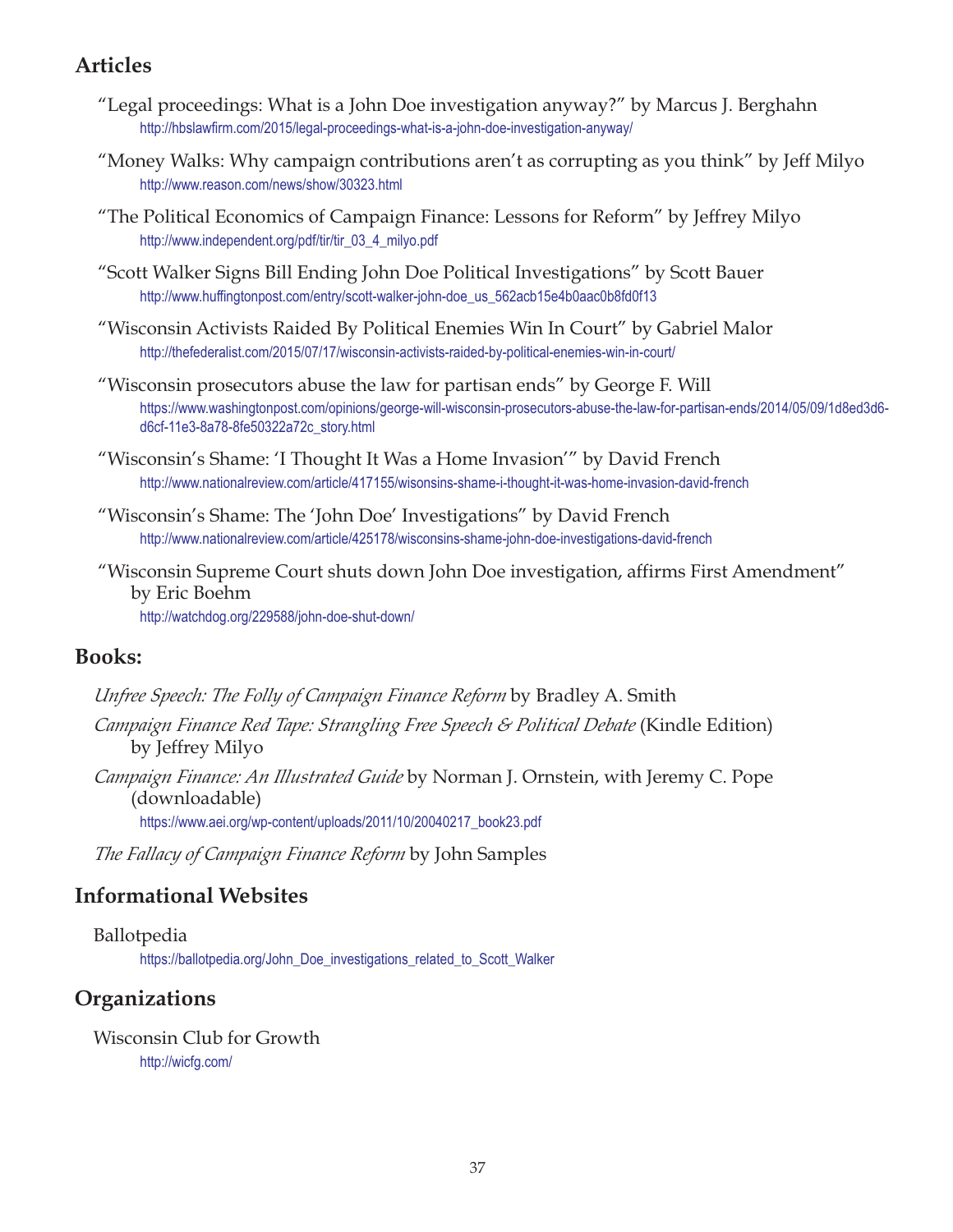| ____ | _______ |
|------|---------|
|      |         |

Class \_\_\_\_\_\_\_\_\_\_\_\_\_\_\_\_\_\_\_\_\_\_\_\_\_\_\_ Period \_\_\_\_\_\_ Teacher \_\_\_\_\_\_\_\_\_\_\_\_\_\_\_\_\_\_\_\_\_\_\_\_\_\_\_\_\_

# **Threats to Free Speech: Prosecuting to Silence Opponents History Frame**

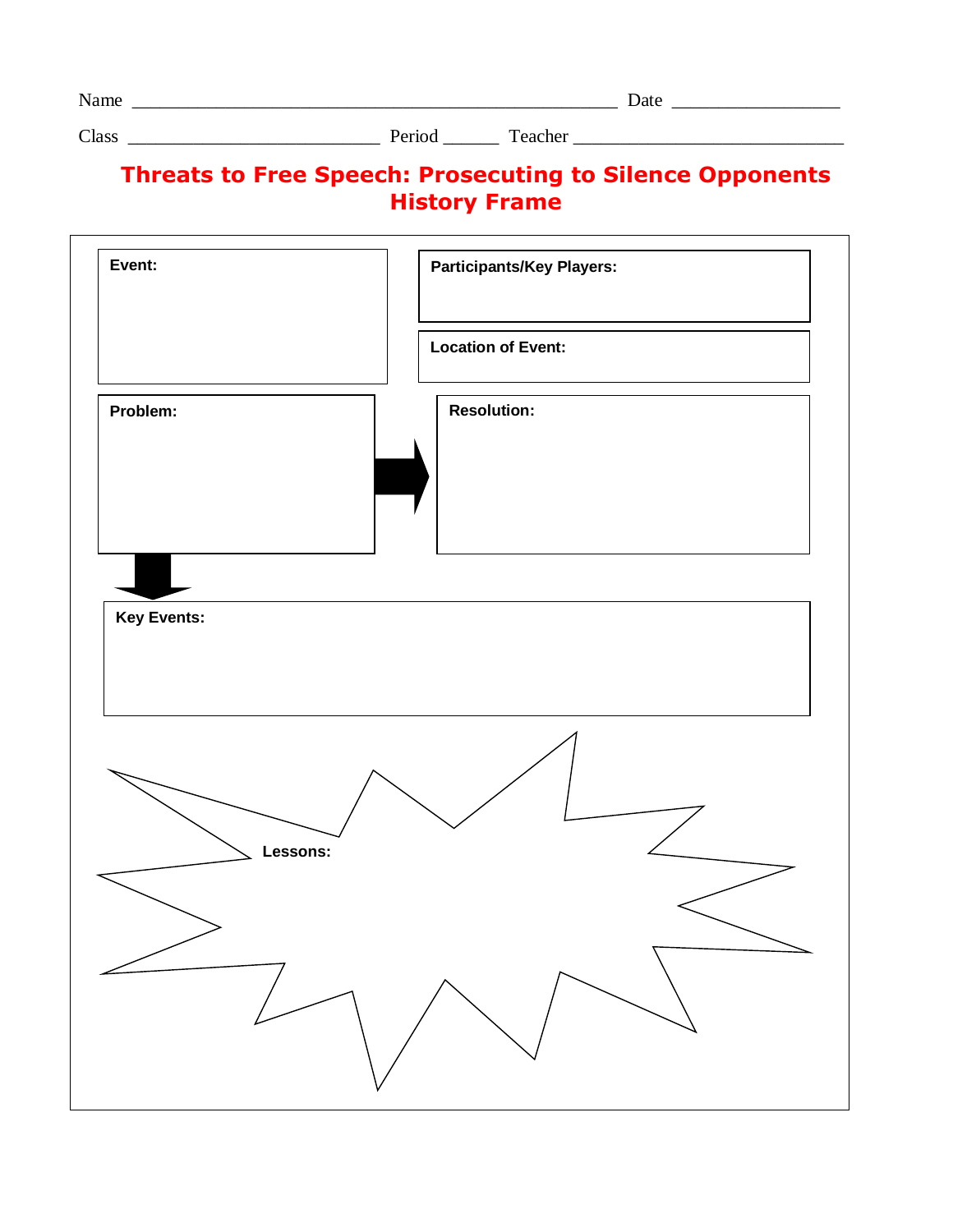